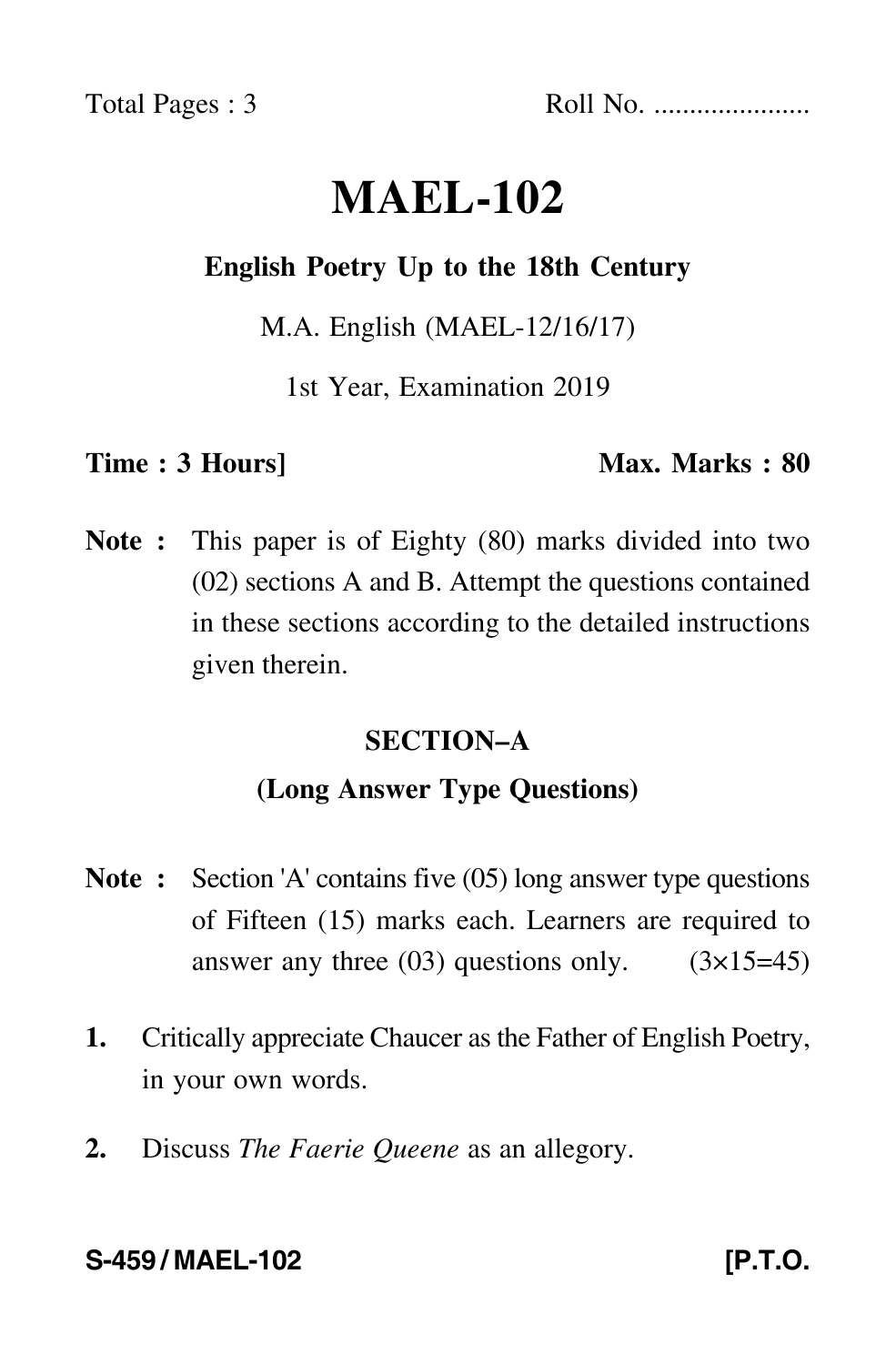- **3.** Evaluate Andrew Marvell as a Metaphysical poet, with special reference to the poems prescribed for you.
- **4.** Examine Milton as a Classical poet with special reference to *Paradise Lost* Book 1.
- **5.** "Gray's poetry combines Classical and Romantic elements." Justify this statement on the basis of your reading of "An Elegy Written in a Country Churchyard".

#### **SECTION–B**

### **(Short Answer Type Questions)**

- **Note :** Section 'B' contains eight (08) short answer type questions of Seven (07) marks each. Learners are required to answer any five (05) questions only.  $(5 \times 7 = 35)$
- **1.** Comment on Chaucer's portrayal of the Prioress's character in the *Prologue to the Canterbury Tales.*
- **2.** Write a short note on John Donne as a Metaphysical Poet.
- **3.** Comment on the view that in *Paradise Lost* Book 1, Milton has externalized his own inner strife.
- **4.** Write a short note in Dryden as a Neo Classical poet.

# **S-459 / MAEL-102 [ 2 ]**